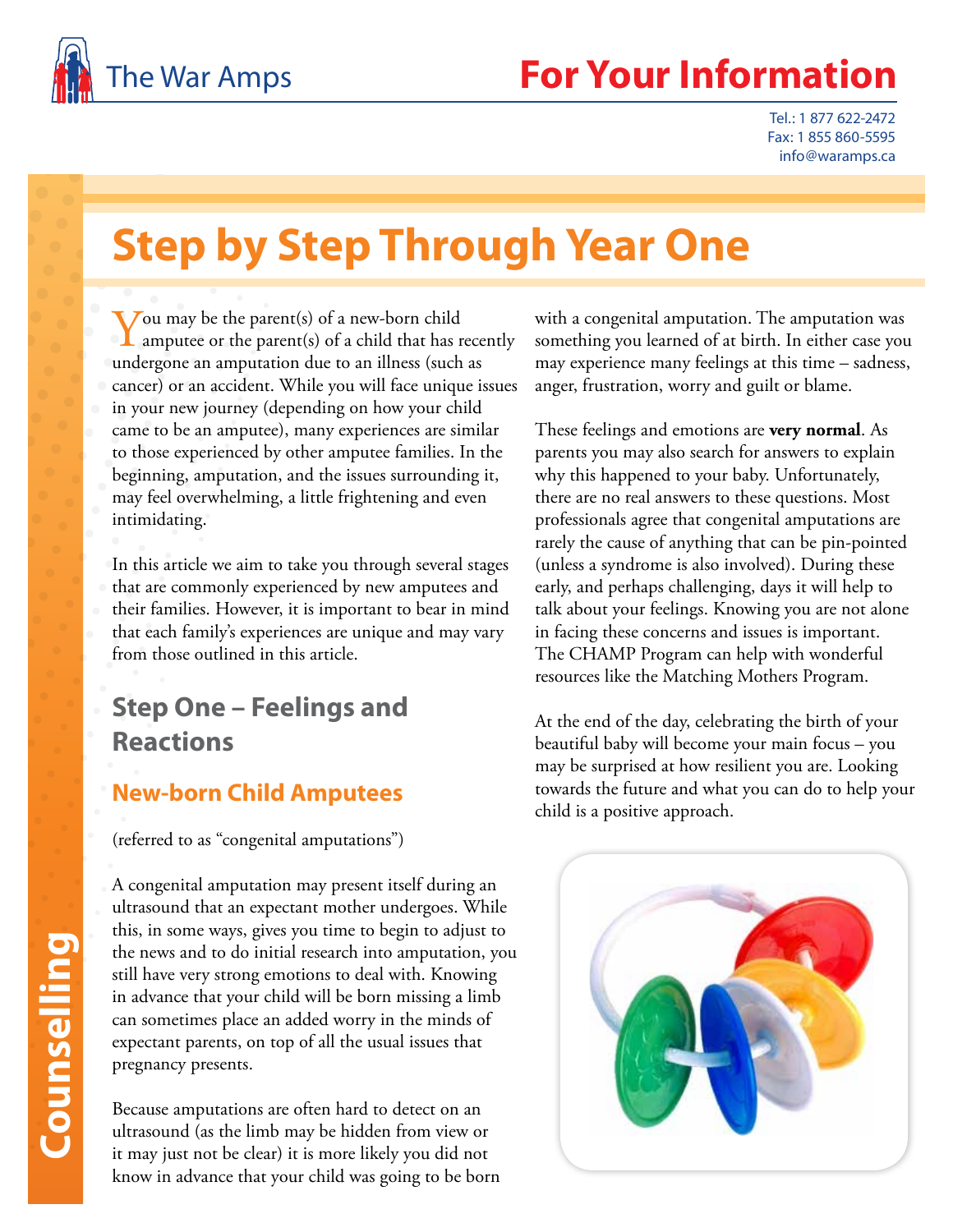#### **Child Amputees Due to Illness or Accident**

Your child may recently have undergone an amputation, due to illness or because of an accident, in which case you and your child will be coping with many difficult issues. Having your child hospitalized to undergo an amputation is an extremely frightening experience.

Young children do not express emotions and feelings in the same way as adults do so it may be hard for you to gauge exactly how your child is feeling. Children, especially very young children, may not understand why an amputation is necessary – perhaps even thinking it is happening because they did something wrong. It is important to explain, in very simple terms, to your child why an amputation is necessary. Your child will experience many feelings and emotions and may go through varying stages of denial and acceptance. Some children quickly accept the amputation, while others need more time to adjust. Commonly children may

## feel shock, anger, depression and sadness. Sometimes children cannot express these emotions verbally but may show you through

their actions how they feel. Your child may seem to be angry with

you or become quiet and withdrawn. Having said that, children are extremely resilient and adaptable. Parents often tell us how amazed they are by their child's "let's get on with things" attitude. Children commonly want to get back home to a normal life as quickly as possible.

During this time, even though as parents you will be experiencing many of the same emotions as your child, you need to present a positive and united front to your child. Your actions and reactions will affect your child's attitude. Children pick up on what they sense around them and react accordingly. When parents see amputation as a tragedy and react negatively, children tend to do the same thing. Your own emotions and concerns need to be expressed – allow time for yourself to work through your feelings.

# **Step Two – Early Days (first weeks and months)**

In these early days, together with a team of professionals, you will develop a "plan of attack" for the future. Where you live – whether in a city or town or in a more remote rural area – may have a bearing on the approach that is decided upon. Here we provide you with a general idea of the process you will go through, but keep in mind that the approach you and the team of professionals involved in your child's care decide to take will be very individualized to best suit your needs.

In your journey as parents of an amputee child you will encounter many medical/rehabilitation professionals along the way and you may feel a little intimidated starting out. To make the best use of the time during your appointments with these professionals, it is a good idea to write down any questions you can think of in advance of your appointments. You do not want to forget anything. Taking notes during these meetings that

**CHAMP can arrange a match for you with another family who has "been there" which often helps at this time. Whether your child is a newborn or had just undergone (or will be undergoing) an amputation another CHAMP family can provide you with the reassurance that while there may be challenging days, there is support along the way.**

you can refer back to later is also helpful – with so much information coming your way these notes can be reviewed when you have more time. At the start of your journey you will experience many different emotions

and, at times, may be confused so taking notes can certainly help you to keep all the information straight. Remember there is no such thing as a stupid question – all the professionals you encounter are there to help you. Only by having your questions answered will you feel comfortable about the care your child receives.

The professionals you encounter along the way, either at the hospital or at a specialized centre, can include:

**Orthopedic Surgeon** – this surgeon performs the actual amputation surgery or does an assessment and examination of a congenital amputee. Recommendations will be made concerning any necessary rehabilitation therapy, prosthesis and physio or occupational therapy.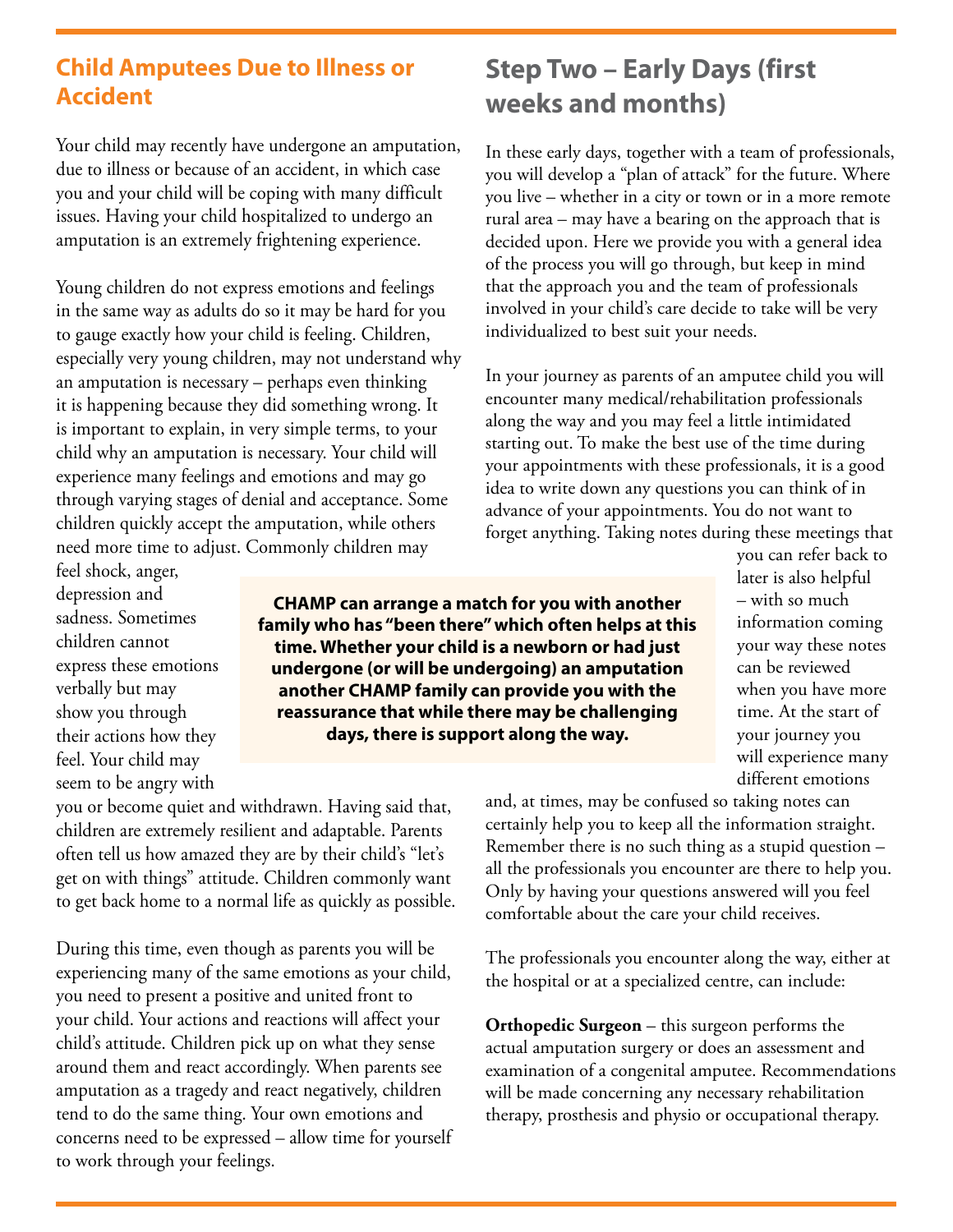**Nurses** – nurses sometimes act as coordinators and will likely be the professionals you deal with most frequently at the beginning.

**Physiotherapist** – physiotherapists (PTs) work with amputees through the rehabilitation process, through exercise to improve muscle function and often help an amputee learn to walk with an artificial limb (gait training).

**Occupational Therapist** – occupational therapists (OTs) work with amputees to teach them how to use an artificial limb (such as a myoelectric arm) and can also teach them adaptive skills.

**Social Worker** – a social worker can help with family counselling and provide much useful information on resources available to child amputees and their families.

**Prosthetist** – the prosthetist is the professional who makes the artificial limb (prosthesis) – see Step Three.

### **Time to Go Home**

For new-borns (congenital amputees) and their families, leaving the hospital and going home will be within the usual timeframe unless there are other medical issues being addressed. A plan for the future may be reached at this stage with the clinic team or a referral may be made for later. If at any point you are not sure what, if anything, should be your next step it is best to check with one of the professionals you have encountered along the way. Many children are fitted with a prosthesis at a very early age. For leg amputees a prosthesis is fitted when the child begins to pull himself/herself up, wanting to take those first tentative steps. Arm amputees can be fitted with a simple prosthesis at just a few months of age to help with balance while learning to sit up. An early fitting also allows the child to incorporate the prosthesis into their own body image.

Children who have undergone amputation surgery will go through a rehabilitation process. Following the amputation there will be a "healing phase" during which time the incision and surrounding tissue will recover. The clinic team will evaluate how soon it may be possible and advantageous for your child to be fitted with a prosthesis. Occasionally, though not a common practice, a temporary leg prosthesis is built right into a cast on an amputated limb so that the amputee can

start walking at the earliest possible time in the rehabilitation process. The healing timeframe can vary quite widely between a matter of weeks or even a couple of months or more depending on the type of amputation, how much scar tissue may be involved and how the limb has healed (part of that healing involves promoting stump shrinkage. Swelling is always an issue after surgery and bandaging the stump with tensors or using a stump shrinker helps with this). Therapy on the use of crutches or a wheelchair are done before the amputee

# **Step Three – Time to See The Prosthetist to Get a Prosthesis**

leaves the hospital if those are required.

The prosthetist (with the help of prosthetic technicians) is the professional who fabricates a prosthesis for an amputee. The clinic team, working with you, recommends the type of fitting appropriate (depending on the level of amputation) for your child and a prescription will be provided to the prosthetist. In many cases (especially in larger centres) the prosthetist attends a clinic right at the hospital at which the child and parent(s) and the other rehabilitation professionals are present. Sometimes you are referred to a certain prosthetic facility. It is important to remember that you have the choice of which prosthetic facility in your province you will attend to have your child fitted.

There are several steps to being fitted for a prosthesis:

- Measuring the limb
- Making a cast of the residual limb (some facilities use equipment to "scan" the shape of limb)



*Photo: Smith Prosthetics*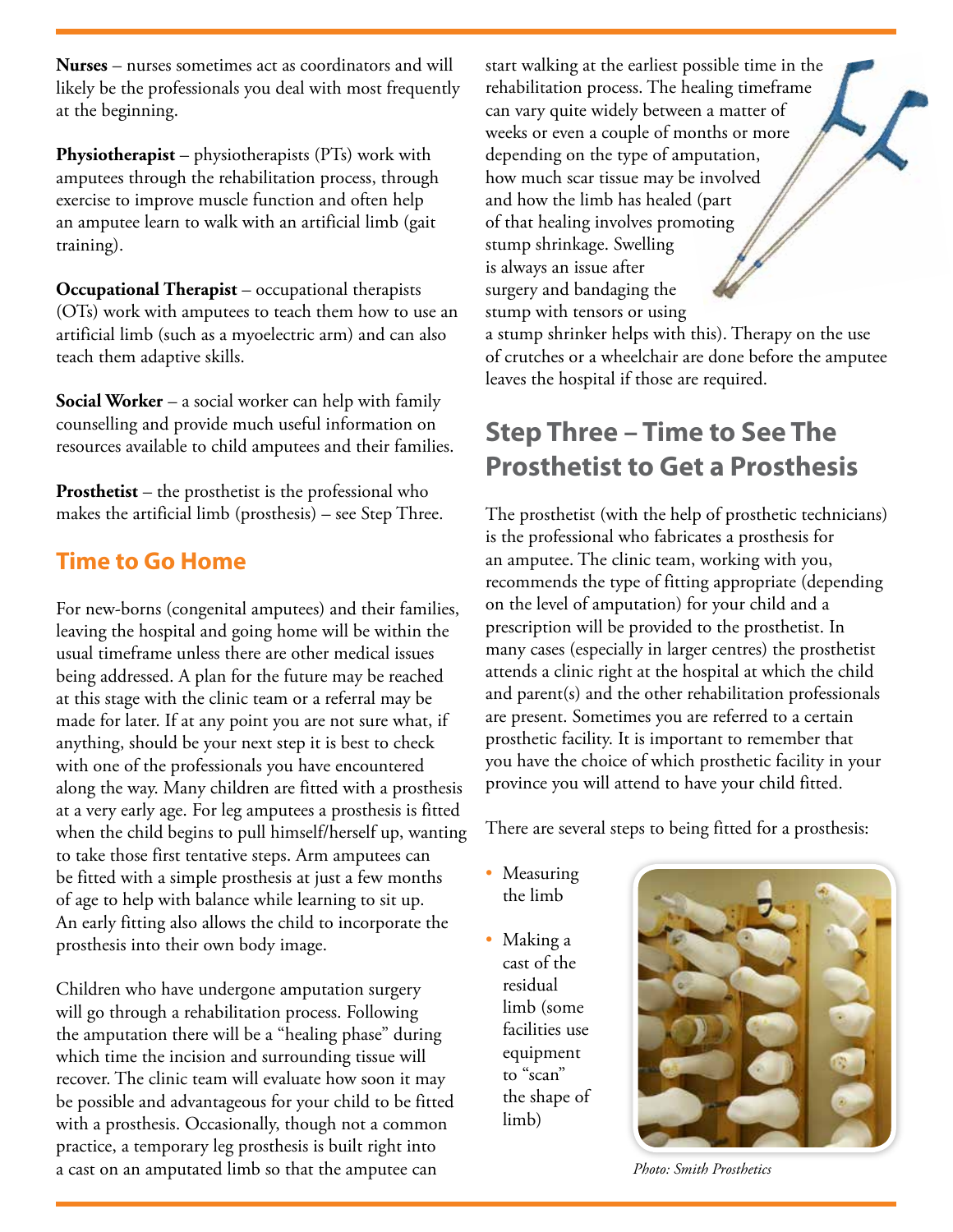- Temporary prosthesis (for amputees still going through rehabilitation following an amputation while the shape of the limb continues to shrink and change shape – does not apply to congenital amputees)
- Fitting of the "Definitive" (for permanent use) Prosthesis

#### **Arm Amputees**

As mentioned earlier, a child can be fitted with a passive hand (with no function, see below) prosthesis as early as three to six months of age. This kind of arm would be a very simple fitting to get your child used to wearing a limb and help with balance as the child begins to sit. An older child (or as a congenital amputee grows up) will often be fitted with a different type of artificial arm, one that provides more function. A myoelectric arm, in which signals from muscles in the residual limb are sent via electrodes to the prosthetic hand to open or close it, is powered by a battery. A body-powered prosthesis uses a cable and harness system – by using shoulder muscles and movements the cable is pulled to open (voluntary opening) or close (voluntary closing) the hand. Making the right choice will ultimately depend on the desired level of function and the look (cosmetic appearance) of



the prosthesis. Different terminal devices (which replace the function of the hand) may also be recommended depending on the type of function preferred. It is not uncommon for a child to move from one type of device to another as he/she grows and needs change.

Sometimes a regular prosthesis is not worn every day, but the amputee has devices only for certain activities and/or uses a variety of daily aids or develops their own adaptive techniques to carry out tasks. It's important to familiarize yourself with the options and CHAMP can provide information on those.

#### **Leg Amputees**

The age, type of amputation and activity level of your child will influence the type of artificial leg fitted and the components chosen.

An **exoskeletal** prosthesis has a hard outer shell made primarily of plastics and laminates.

An **endoskeletal** or modular prosthesis has the tube or pylon frame that acts as a type of "skeleton." A soft foam cover is usually applied over the prosthesis. The foam cover is shaped to match the remaining sound limb.

**Exoskeletal Prosthesis**

**Endoskeletal or Modular Prosthesis**

There are many different components – feet, ankles, knees, hip joints etc. which vary in complexity.

For more detailed information on prostheses and how they work, visit our website: **waramps.ca** or e-mail **nac@waramps.ca**